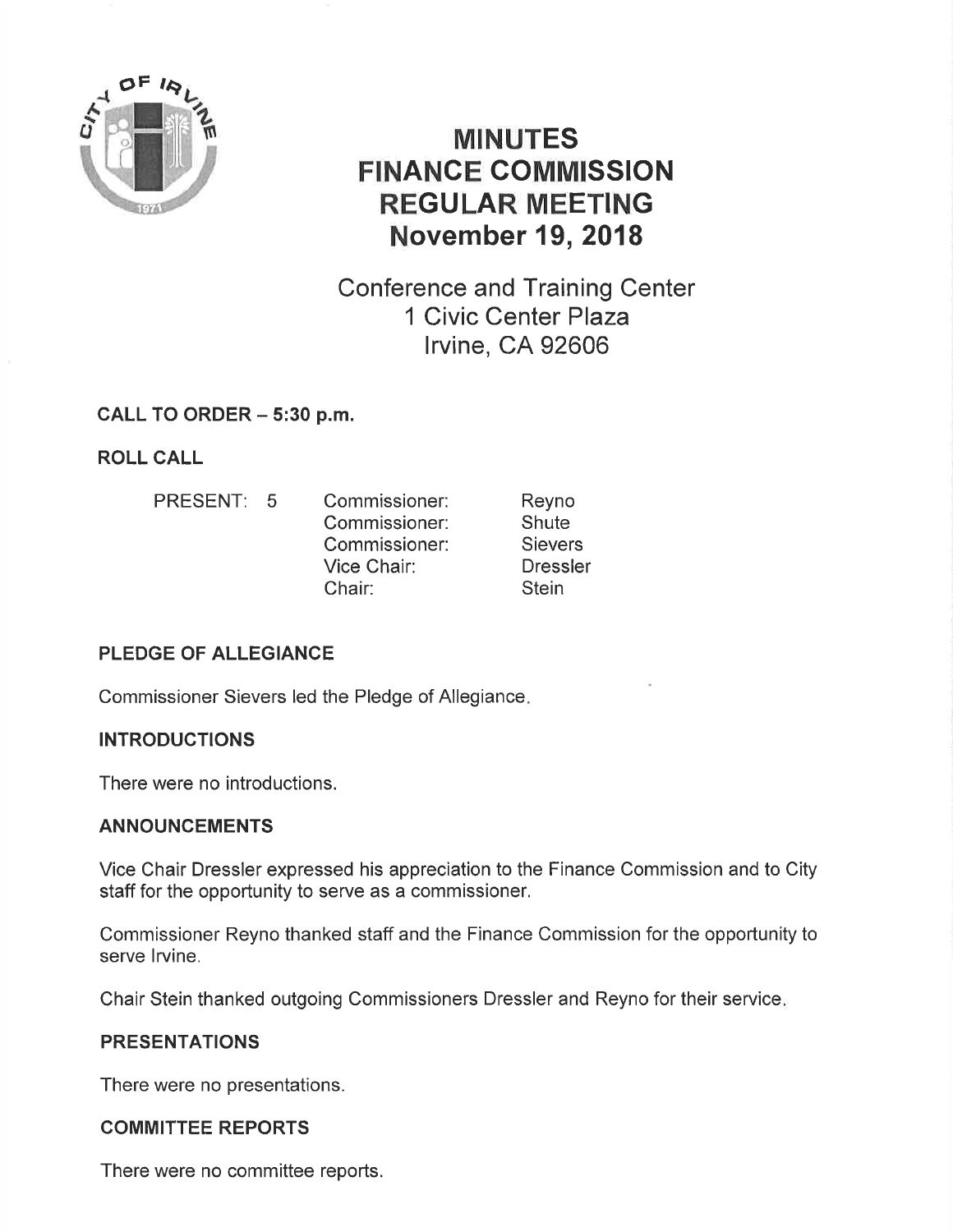### ADDITIONS AND DELETIONS TO THE AGENDA

There were no additions or deletions,

#### PUBLIC GOMMENTS

The following individuals spoke on the Veterans Cemetery

Jane Olinger, lrvine resident, spoke on the site history and the required homebuilder disclosures in relation to cemeteries and golf courses.

Jack Fancher, lrvine resident, spoke in support of a Veterans Cemetery at the golf course site.

Harvey Liss, lrvine resident, spoke on the cost difference between the ARDA and Golf Course sites.

Stephen Berger, lrvine resident, spoke in support of a Veterans Cemetery at the ARDA site.

#### COMMISSION BUSINESS

1. MINUTES

#### ACTION: Moved by Vice Chair Dressler seconded by Gommissioner Sievers, and unanimously carried to:

Approve the minutes of a regular meeting of the Finance Commission held on November 5,2018.

#### FUNDING SOURGES FOR THE SOUTHERN CALIFORNIA VETERANS CEMETERY AT THE AMENDED AND RESTATED DEVELOPMENT AGREEMENT OR GOLF COURSE SITES IN PLANNING AREA 51  $2.$

Kristin Griffith, Director of Administrative Services, and Jim Houlihan, Manager of Engineering, presented the item and answered questions. Veronica Dolleschel, Senior Management Analyst, was also present and answered questions.

Commission discussion included: availability of Bowerman Landfill funds; analyzing any/all potential revenue generating opportunities at both sites; the responsible party for ownership and maintenance of cemetery land; understanding the scope of the City's obligation and financial contribution; reviewing potential funding sources and the impact (if used) to other known Citywide capital projects; providing utilities and road infrastructure rather than contributing to construction; deed requirements; available state and federal funding; the need to determine the size, location, and build-out plan for a more accurate financial picture; considering the alternate uses of funding sources in relation to making a decision between the two potential sites; and the availability of annual grant funds.